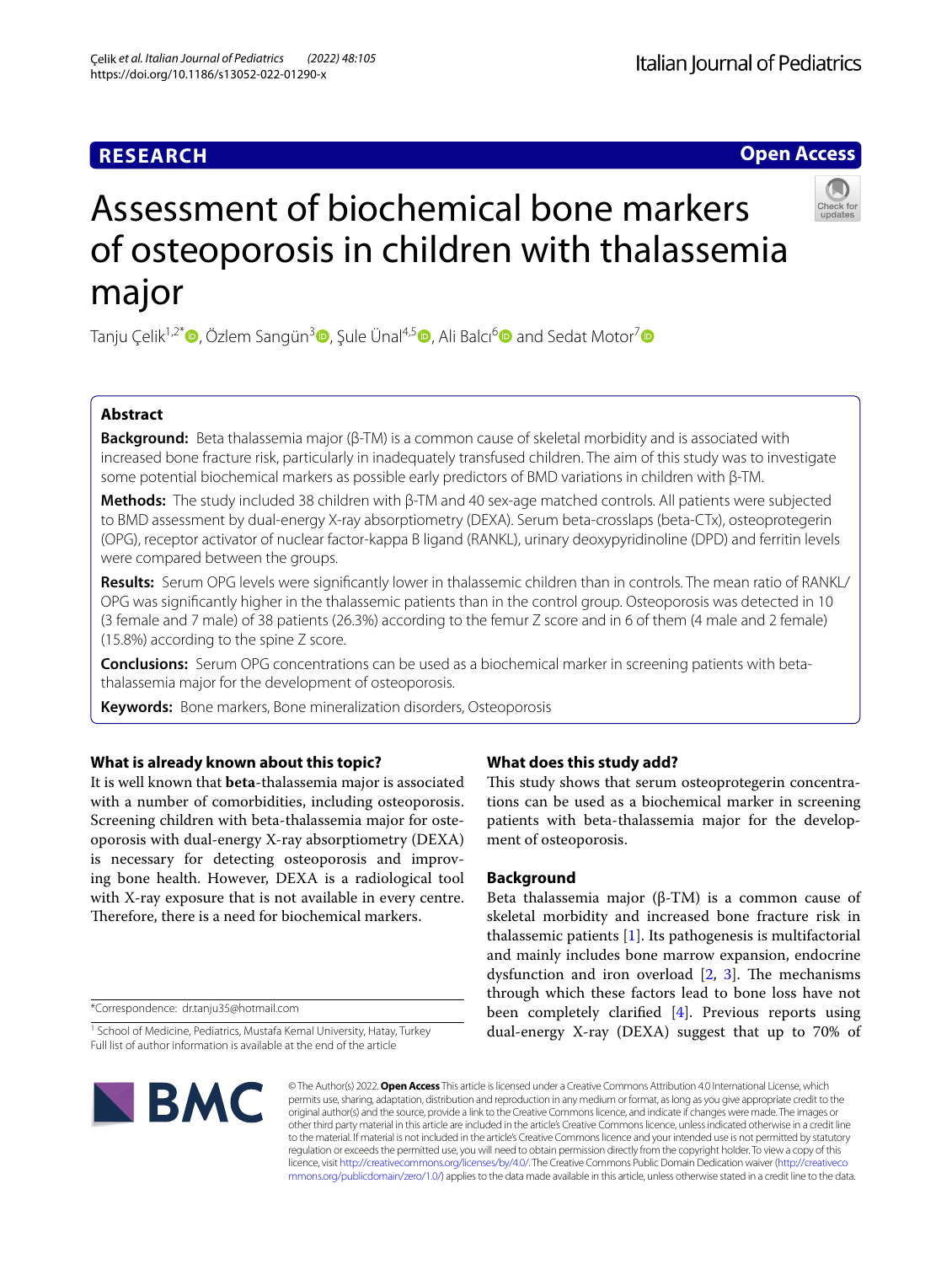adults with β-TM have low bone mass [[5\]](#page-4-4). The skeletal changes in thalassemic patients may include osteoporosis, growth failure, bone age delay and spondylometaphyseal abnormalities [[6\]](#page-4-5). Some of the aetiological factors for thalassemic osteoporosis are dysfunction of the hypothalamic-pituitary-gonadal axis, growth hormone efects on the parathyroid gland, diabetes, hypothyroidism, inefective haematopoiesis and direct toxicity of iron to osteoblasts. Iron chelation therapies may also cause osteopenia and osteoporosis via their efects on cartilage tissue [[7,](#page-4-6) [8](#page-4-7)].

Osteoprotegerin (OPG) and the receptor activator of nuclear factor-kappa B (RANK)/receptor activator of nuclear factor-kappa B ligand (RANKL) are the major cytokines related to the regulation of bone resorption  $[9]$  $[9]$  $[9]$ . The receptor activator of the nuclear factor-kappa B (RANK)/RANK ligand (RANKL)/osteoprotegerin (OPG) pathway has been recently recognised as the fnal, dominant mediator of osteoclast proliferation and activation  $[8-11]$  $[8-11]$ .

The aim of this study was to search for some potential biochemical markers [deoxypyridinoline (DPG), betacrosslaps (β-CTX), OPG and RANKL]) as possible early predictors of BMD variations in children with β-TM.

## **Materials and methods**

## **Study design**

This was a case–control study that was conducted from 2011-to 2014. Ethical approval was obtained from the local ethics committee of Mustafa Kemal University with the decision number 2011/12. Written informed consent was obtained from all participants or if participants are under 16, from a parent and/or legal guardian. This study was supported by the division of the Scientifc Research Projects of the institution.

The study included 38 children with β-TM who were on chronic transfusion therapy. The control group consisted of 40 patients admitted to the hospital for minor illnesses such as headaches or the routine management of a healthy child.

## **Data analysis**

Patients' data fles were revisited to determine to mean pretransfusion haemoglobin and mean serum ferritin levels in the year prior to the sample collection date of each patient. Blood and urine samples were studied at Ankara Duzen Laboratory (Turkey), which is accredited by the Turkish Accreditation Agency (TURKAK). The BMD values are compared with reference values from healthy children with similar age, sex, and ethnicity to calculate a Z score, the number of SDs from the expected mean. Z scores lower than  $-2.0$  were accepted as "low bone mineral density or bone mineral content for chronologic age".

## **Assessment of bone turnover markers**

Five millilitres of fasting pre–transfusion venous blood was collected, and serum was stored at  $-20$ °C after separation. All children were asked to provide urine samples stored at −20°C until the laboratory assessment.

### *Deoxypyridinoline (DPD)*

The DPD level was measured using the Chromsystem (HPLC). DPD is a marker of osteoclastic activity and bone resorption. Levels of urine deoxypyridinoline in urine do not vary with dietary intake; however, for consistency, we use second-morning urine (from 10 to 12 o'clock).

## *C‑terminal telopeptide of collagen type‑I (beta‑crosslaps)*

Beta-crosslaps were measured via the electrochemiluminescence method using the Cobas® kit (Roche, Germany) in the Cobas e601 $^{\circ\circ}$  analyser (Roche, Germany).

## *Receptor activator of nuclear factor‑kappa B ligand (RANKL) and osteoprotegerin (OPG)*

Serum osteoprotegerin was measured by a commercially available kit (Biovendor ELISA Biotec Synergy HT) using the BioVendor Human Osteoprotegerin ELISA. The intra-assay coefficient of variation was 4.5%, and the interassay variation was 7.8%, as provided by the manufacturer. Serum RANKL was measured by a commercially available kit (Biovendor ELISA Biotec Synergy HT) using the BioVendor Human sRANKL ELISA technique. The intra-assay coefficient of variation was 8.8%, and the interassay variation was 11%, as provided by the manufacturer.

## **Statistical analysis**

The Statistical Package for the Social Sciences (SPSS) 15.0 programme was used for statistical analysis. The Mann–Whitney U test and paired-sample t tests were applied to evaluate the diferences between patients and controls. At the same time, the Wilcoxon signedrank test was used to evaluate diferences between baseline and values of the studied parameters at various time points. The correlation between changes in various biochemical parameters and BMD were evaluated with Spearman's (rs) correlation coefficient. Variables were found to be statistically signifcant at *p* < 0.05.

## **Results**

The study group included 38 β-TM patients (13 female, 25 male) and 40 age- and sex-matched controls (19 female, 21 male). The mean age of the  $β$ -TM group was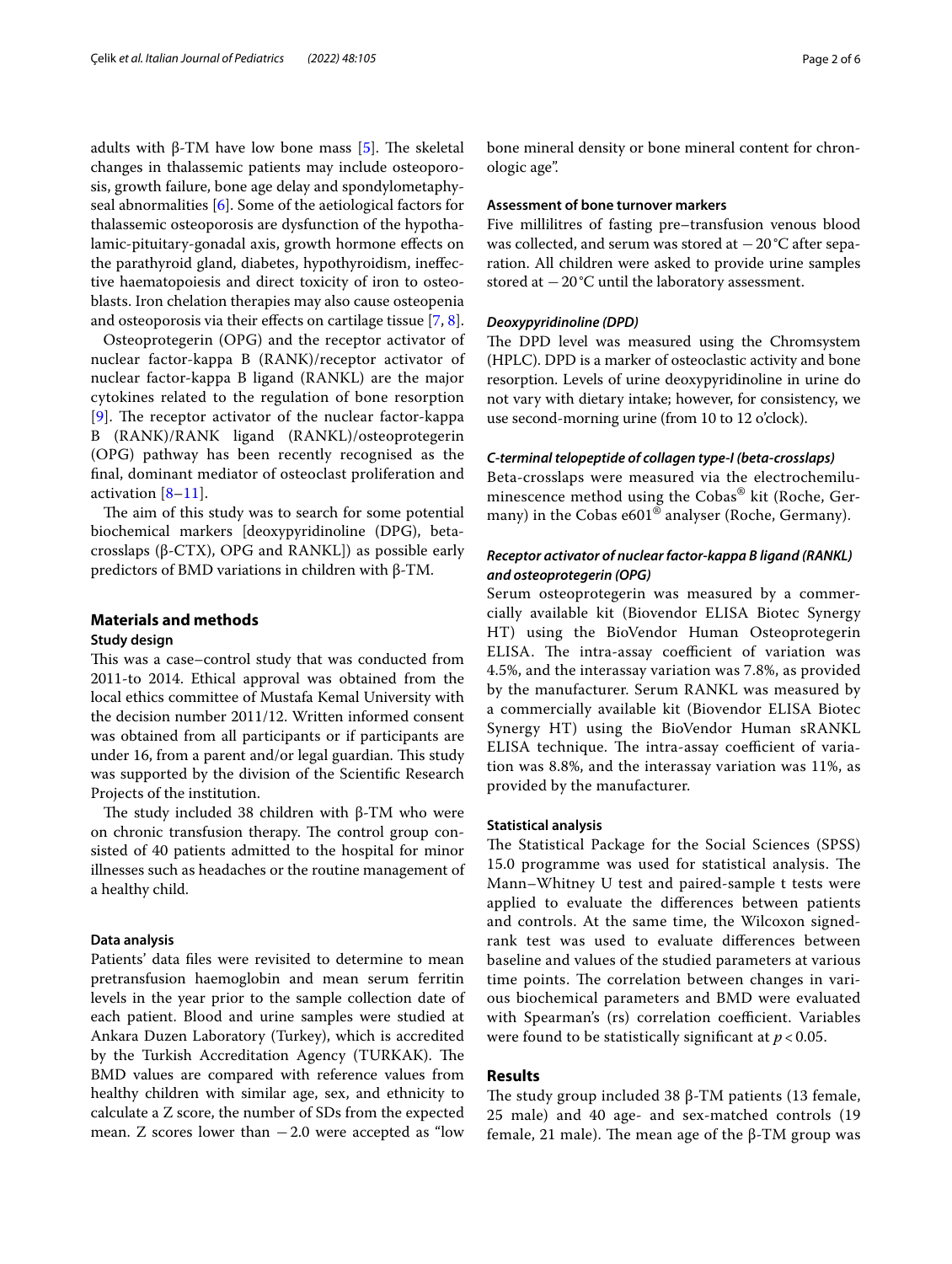|                                                       | $\beta$ -TM group<br>$(n=38)$ | Control group<br>$(n=40)$ | P                           |
|-------------------------------------------------------|-------------------------------|---------------------------|-----------------------------|
| Age (y)<br>$(mean \pm SD)$                            | $12.92 \pm 3.10$              | $12.50 \pm 3.12$          | $t = -0.596$<br>$p = 0.553$ |
| <b>DPD (nM/mM Kr)</b><br>$(mean \pm SD)$              | $44.57 + 24.14$               | $51.29 \pm 31.06$         | $t = 1.069$<br>$p = 0.289$  |
| <b>Beta-CT<sub>y</sub></b> (pg/mL)<br>$(mean \pm SD)$ | $1025.76 + 439.71$            | $968.00 \pm 388.46$       | $t = -0.614$<br>$P = 0.541$ |
| $OPG$ (pmol/L)<br>$(mean \pm SD)$                     | $2.01 + 0.66$                 | $2.43 \pm 0.57$           | $t = 3.027$<br>$p = 0.003$  |
| $RANKL$ (pmol/L)<br>$(mean \pm SD)$                   | $346.18 \pm 142.63$           | $318.05 \pm 110.75$       | $t = -0.976$<br>$p = 0.332$ |
| <b>RANKL/OPG</b>                                      | 46.09                         | 33.24                     | $p = 0.012$                 |

<span id="page-2-0"></span>**Table 1** Comparisons major cytokines related with regulation the bone resorption between patients with Thalassemia major and healthy controls

*DPD* Deoxypyridinoline, *OPG* Osteoprotegerin, *RANKL* Receptor activator of NF-κB ligand, *β –TM* Beta-thalassemia, *Beta-CTx* Beta-Crosslaps

 $12.9 \pm 3$  (9–22) years, while it was  $12.5 \pm 3$  (6–18) years in the control group. The mean age and sex distribution of the groups were not significantly different  $(p > 0.05)$ . Serum AST, ALT, BUN, creatinine, calcium, phosphorus, parathyroid hormone and 25-OH-D vitamin levels were within normal limits and did not difer between the patient and control groups.

Comparisons of major cytokines related to the regulation of bone resorption between patients with thalassemia major and healthy controls are presented in Table [1](#page-2-0). Serum OPG concentrations were significantly lower in thalassemic children than in controls. The mean ratio of RANKL/OPG was signifcantly increased in children with beta-thalassemia compared to the control group (Table [1](#page-2-0)).

In this study, the values of DPD, OPG, beta-CTX and RANKL, DEXA, FSH, LH, oestradiol, vitamin D3, TSH, T4, dehydroepiandrosterone (DHEA-SO4), testosterone, AST, ALT, BUN, creatinine, calcium, phosphorus, alkaline phosphatase, parathormone, total protein, albumin, ferritin, white blood cells, haemoglobin and platelets were compared between the groups. There were significant negative correlations between the OPG value and DEXA, PTH and phosphorus. PTH/phosphorus ratio. (r: 0.55, p: 0.003) (phosphorus: r: 0.38, p: 0.029). There was a signifcantly positive correlation between RANKL and AST, and ALT. There was a significantly negative correlation between the DPD value and TSH and T4 levels. There was a significantly positive correlation between the beta-CTX value and alkaline phosphates (Table [2](#page-2-1)). There were no significant correlations among the other parameters  $(p > 0.05)$ .

Femur and spine Z scores of the thalassemic patients were evaluated with DEXA. The mean value of the lumbar spine Z score was  $-1.81 \pm 0.93$  (median  $-1.81$ ), and the femur Z score was  $-1.6 \pm 0.99$  (median-1.60) in the thalassemic patients. Lumbar site osteopenia was present in 36.4% of the patients (12/33), and 33.3% (11/33) of them had osteopenia at the femur site. Osteoporosis was detected in 10 (3 female and 7 male) of 38 patients (26.3%)

<span id="page-2-1"></span>

|                      | <b>DEXA</b> | <b>DPD</b> | Beta-CT <sub>y</sub> | <b>OPG</b> | <b>RANKL</b> |
|----------------------|-------------|------------|----------------------|------------|--------------|
| Age                  | $.480**$    | 0,38       | 0,37                 | 0,38       | 0,38         |
| <b>DEXA</b>          | 0,38        | 0,23       | $-0,34*$             | $-.412*$   | $0,36*$      |
| <b>PTH</b>           | $-0.40*$    | 0,17       | 0,079                | $-.557*$   | $-0,21$      |
| Phosphorus           | 0,29        | 0,038      | $-0,18$              | ,380*      | 0,28         |
| <b>TSH</b>           | $-0.55*$    | $,397*$    | 0,23                 | 0,06       | 0,03         |
| T4                   | $-0,56*$    | ,458*      | 0,08                 | 0,19       | 0,05         |
| AST                  | $-0,22$     | $-0.07$    | $-0,16$              | 0,05       | $,373*$      |
| ALT                  | $-0,22$     | 0,05       | $-0,18$              | 0,10       | ,346*        |
| Alkaline Phosphatase | $-0,24$     | 0,24       | ,383*                | 0,08       | $-0,007$     |
| Ferritin             | $-0.38*$    | 0,07       | 0,02                 | 0,05       | 0,22         |

\* *p*<0.05, \*\* *p*<0.01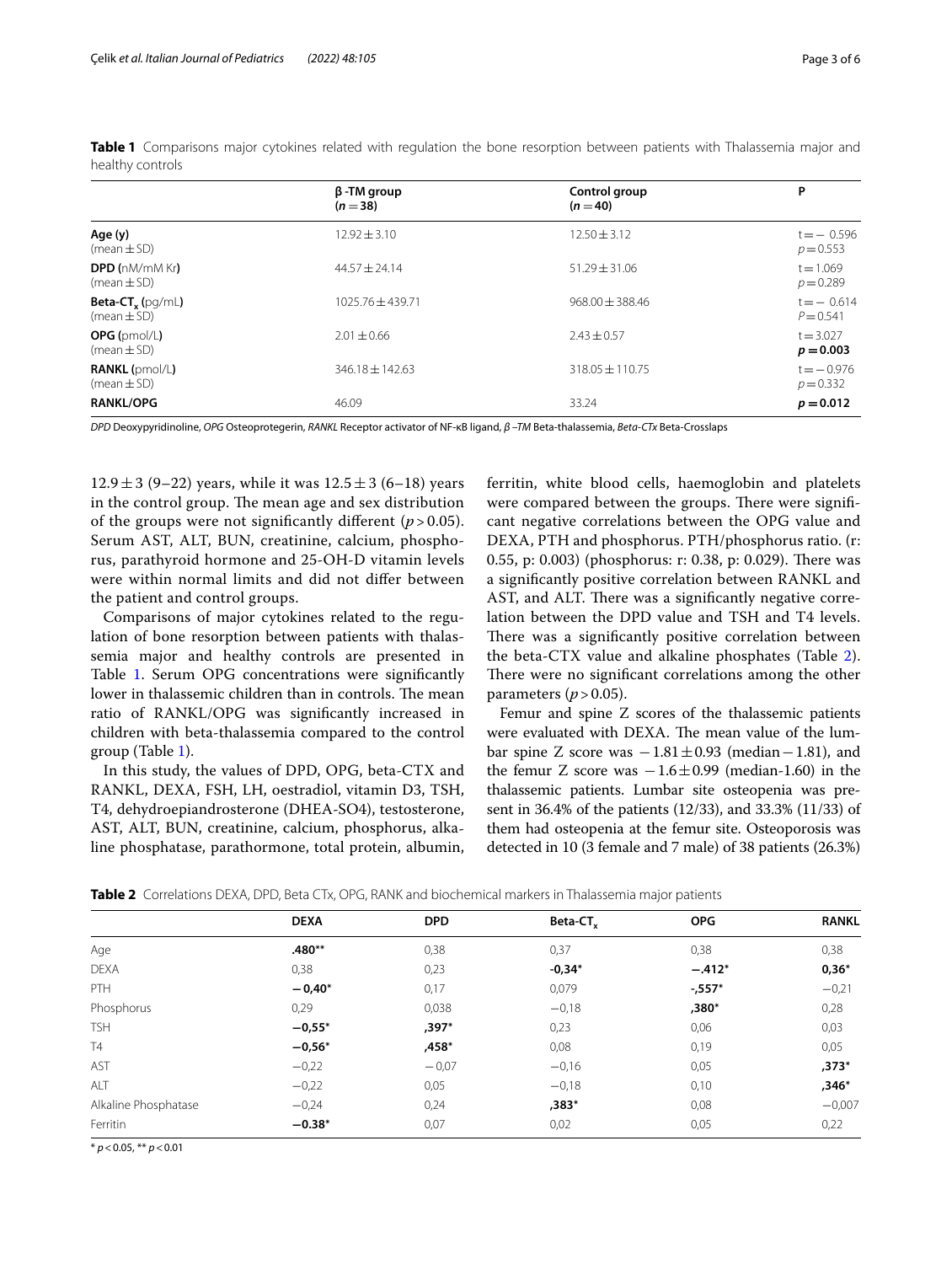according to the femur Z score and in 6 of them (4 male and 2 female) (15.8%) according to the spine Z score.

When the groups were compared according to sex, the mean spine DEXA Z score results were higher in females than males  $(-1.71 \pm 0.86$  SD versus  $-1.89 \pm 0.89$  SD), while the mean femur Z score was higher in males than females  $(-1.59 \pm 0.99 \text{ SD}$  versus  $-1.74 \pm 0.85$ ). The spine Z score was negatively correlated with age and ferritin levels (r: 0.484 p: 0.002 for age and r: 0.380 p: 0.02 for ferritin).

Regression analysis was performed to assess the factors afecting the spine Z score. Age and ferritin levels signifcantly affected the spine  $Z$  score. The spine  $Z$  score was determined with Dubin Watson regression analyses with the formula "spine Z score= $(-0.125x \text{ age}) + (9.4x \text{ ferri}$ tin level)". According to this formula, the Z score declined as age and ferritin levels increased.

## **Discussion**

Beta-thalassemia major (β-TM) is a common cause of skeletal morbidity and increased bone fracture risk in thalassemic patients<sup>1</sup>. Its pathogenesis is multifactorial and mainly includes bone marrow expansion, endocrine dysfunction and iron overload [[2,](#page-4-1) [3\]](#page-4-2). In this study, we investigated the DPD, beta-CTX, OPG and RANKL values of our patients diagnosed with β-TM. We compared these values with DEXA and hormonal changes to observe whether there was a correlation between them.

OPG levels were signifcantly decreased in thalassemic patients, although no signifcant diference was detected between the serum RANKL levels of the groups. The most important result of this fnding is an increased RANKL/ OPG ratio in thalassemic children. Morabito et al. [[10](#page-4-10)] reported that thalassemic patients showed no diferences in plasma levels of OPG compared with controls and signifcantly higher plasma levels of RANKL, with a consequent signifcantly lower OPG/RANKL ratio (which is equal to a higher RANKL/OPG ratio) in an adult study. These results indicate that low bone mass can be associated with decreased osteoblastic activity in children despite increased osteoclastic activity in adults [\[10](#page-4-10)]. Our fndings are correlated with Morabito's study. Ozdemir et al. [\[11\]](#page-4-9) reported that vitamin menaquinone-7 and calcitriol have benefcial efects on thalassemic osteopathy.

Alfaqih et al. [\[12](#page-4-11)] reported that plasma RANKL level was the most signifcant marker for bone resorption and strongly correlated with the N-terminal propeptide of type 1 collagen; lower in individuals with thalassemia intermedia.

Osteoblasts and osteoclasts are responsible for bone remodelling at the cellular level. In adult thalassemic patients, RANK/RANKL-OPG system disorder increases in favour of osteoclasts. Many studies have noted that the RANKL/OPG ratio increases in patients with thalassemia major, and this situation shows the role of this system in the pathogenesis of osteoporosis [\[13](#page-4-12)–[15\]](#page-4-13). Toumba and Skordis [[6\]](#page-4-5) reported that in thalassemia patients, progressive "ageing" of the bone starts even in childhood by the gradual development of an imbalance between augmented osteoclastic resorption and insufficient osteoblastic bone formation. We suggest that osteoblastic dysfunction is the dominant mechanism of osteopenia in prepubertal children.

We did not fnd any association with sex steroids, OPG, RANKL and DEXA, which agrees with diferent studies from Italy and Greece [\[16](#page-5-0), [17](#page-5-1)].

Several studies have shown that PTH acts by enhancing the production of RANKL and by inhibiting the synthesis of OPG [\[18](#page-5-2), [19](#page-5-3)]. However, we detected a positive correlation between PTH and OPG levels in this study. These results may be attributed to the unique characteristics of the growing bones and the high rate of bone turnover in childhood. There were no other significant correlations between the markers of bone turnover and PTH in this study.

In a study of 42 patients diagnosed with thalassemia major, the rate of osteoporosis by DEXA was 81%. β-CTX and PTH levels were high, but vitamin D levels were low in the same group  $[16]$ . This study similarly shows high levels of PTH and alkaline phosphatase and an increased ratio of RANKL/OPG in the thalassemic group. Although the diference was not statistically significant, the mean  $β$ -CTX levels of the thalassemic patients were higher than those in our study's control group. These biochemical markers serve as a signal in the development of osteoporosis in patients with betathalassemia major.

It is not clear whether sex diferences infuence bone diseases [[20](#page-5-4)]. Some studies report that sex diferences have a role in developing osteoporosis syndrome in thalassemia and afect its severity. Males are more frequently and severely afected by osteopenia and osteoporosis than females, and some others report that sex differences are not significant [\[20](#page-5-4), [21](#page-5-5)]. In a study conducted on patients with sickle cell anaemia, the mean lumbar spine Z score was signifcantly lower in prepubertal girls than in boys. However, there was no signifcant diference in the pubertal group [\[22](#page-5-6)]. When the prepubertal thalassemic patients in this study were evaluated according to sex, the mean spine DEXA Z score results were higher in females than males. In contrast, the mean femur Z score was higher in males than females.

Iron accumulation has a negative efect on bone mineralisation. BMD was signifcantly infuenced by nonefective chelation in children with beta-thalassemia major [\[23](#page-5-7)]. According to the results of this study, it was confrmed that DEXA Z scores similarly decreased with increasing levels of ferritin.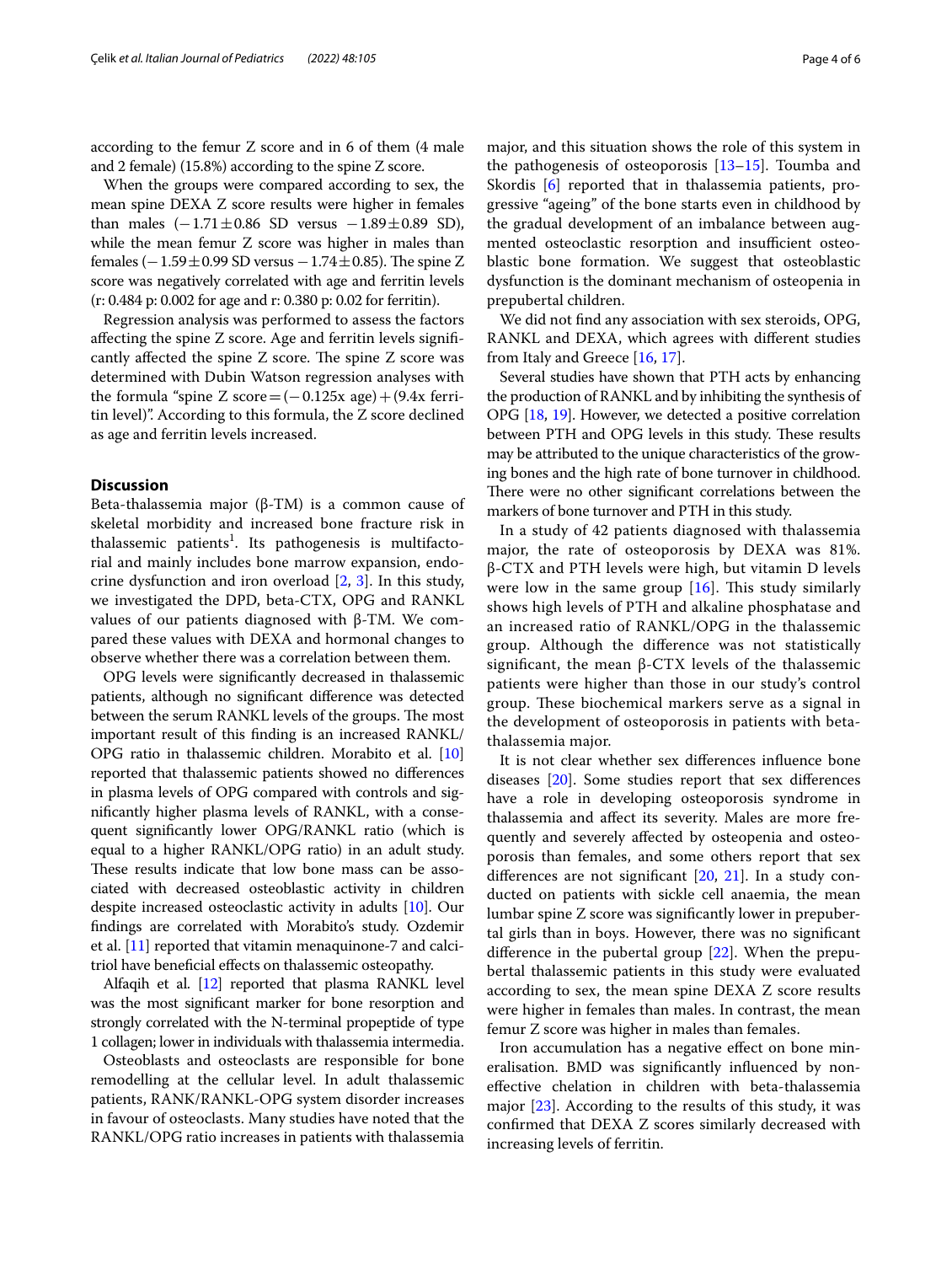## **Limitations**

One of the most important limitations of the study is that the participants were not homogeneous in terms of the duration of thalassemia disease. This may affect the degree of osteoporosis in these patients, and thus the correlation between osteoporosis and the potential markers studied. The inability to perform DEXA examination in healthy controls is another important limitation. The possibility of osteoporosis among these patients may confound the comparisons between patients with β-TM and healthy controls. Therefore, there is a need for largerscale studies comparing the results of a more homogeneous study group in terms of disease duration and a control group that is proven to be free of osteoporosis.

## **Conclusion**

Osteoporosis is a multifactorial disease and may occur early, especially in chronic diseases such as thalassemia. Because of the difficulties in diagnosis and follow-up, screening with DEXA and measuring ferritin level and RANKL/OPG ratios on a regular basis is essential. It should be kept in mind that osteoporosis may develop with advancing age in both sexes.

#### **Abbreviations**

β-CTX: Beta-crosslaps; β-TM: Beta Thalassemia Major; DPD: Deoxypyridinoline; DEXA: Dual-Energy X-ray; RANKL: Activator of nuclear factor-kappa B ligand; OPG: Osteoprotegerin; TURKAK: Turkish Accreditation Agency.

#### **Acknowledgements**

We are grateful to children and their families who gave consent to participate to the study.

#### **Authors' contributions**

TC and OS conceived the study; TC, SU and AB wrote manuscript draft; TC and SM performed data curation; TC, OS and SU performed patient enrollment; TC, SU and AB revised the manuscript. All the authors read and approved the fnal version of the manuscript.

#### **Funding**

This study was funded by the Department of Scientifc Research Projects (no: 1106M 0107) in Mustafa Kemal University.

#### **Availability of data and materials**

The datasets used and/or analyzed during the current study are available from the corresponding author on reasonable request.

## **Declarations**

## **Ethics approval and consent to participate**

The protocol was approved by the ethical committee of the University of

Mustafa Kemal (Protocol number 2011/12). All methods were carried out in accordance with the ethical standards as laid down in the 1964 Declaration of Helsinki and its later amendments or comparable ethical standards.

Written informed consent was obtained from all participants or if participants are under 16, from a parent and/or legal guardian.

#### **Consent for publication**

This manuscript does not contain any individual person's data.

#### **Competing interests**

The authors declare that they have no competing interests.

#### **Author details**

<sup>1</sup> School of Medicine, Pediatrics, Mustafa Kemal University, Hatay, Turkey.<br><sup>2</sup> Department of Pediatrics, University of Health Sciences Dr. Behcet Uz. <sup>2</sup> Department of Pediatrics, University of Health Sciences Dr. Behçet Uz Children's Hospital, İzmir, Turkey. 3 Department of Pediatric Endocrinology, Antakya State Hospital, Hatay, Turkey. 4 Department of Pediatric Hematology and Oncology, Antakya State Hospital, Hatay, Turkey.<sup>5</sup> Department of Pediatrics, Division of Hematology, Hacettepe University School of Medicine, Ankara, Turkey. <sup>6</sup>School of Medicine, Department of Radiology, 9 Eylul University, Hatay, Turkey.<sup>7</sup> School of Medicine, Department of Biochemistry, Mustafa Kemal University, Hatay, Turkey.

Received: 8 November 2021 Accepted: 5 June 2022 Published online: 20 June 2022

#### **References**

- <span id="page-4-0"></span>1. Al Gaudio A, Morabito N, Xourafa A, Macrì I, Meo A, Morgante S, et al. Bisphosphonates in the treatment of thalassemia-associated osteoporosis. J Endocrinol Investig. 2008;31(2):181–4.
- <span id="page-4-1"></span>2. Voskaridou E, Christoulas D, Xirakia C, Varvagiannis K, Boutsikas G, Bilalis A, et al. Serum Dickkopf-1 is increased and correlates with reduced bone mineral density in patients with thalassemia-induced osteoporosis. Reduction post-zoledronic acid administration. Haematologica. 2009;94(5):725–8.
- <span id="page-4-2"></span>3. Voskaridou E, Terpos E. New insights into the pathophysiology and management of osteoporosis in patients with beta thalassaemia. Br J Haematol. 2004;127(2):127–39.
- <span id="page-4-3"></span>4. Fung EB, Vichinsky EP, Kwiatkowski JL, Huang J, Bachrach LK, Sawyer AJ, et al. Characterization of low bone mass in young patients with thalassemia by DXA, pQCT and markers of bone turnover. Bone. 2011;48(6):1305–12.
- <span id="page-4-4"></span>5. Filosa A, Di Maio S, Vocca S, Saviano A, Esposito G, Pagano L. Longitudinal monitoring of bone mineral density in thalassaemic patients. Genetic structure and osteoporosis. Acta Pediatr. 1997;86:342–6.
- <span id="page-4-5"></span>6. Skordis N, Toumba M. Bone disease in thalassaemia major: recent advances in pathogenesis and clinical aspects. Pediatr Endocrinol Rev. 2011;8:300–6.
- <span id="page-4-6"></span>7. Toumba M, Skordis N. Osteoporosis syndrome in thalassaemia major: an overview. J Osteoporos. 2010;2010:537673.
- <span id="page-4-7"></span>8. Salah H, Atfy M, Fathy A, Atfy M, Mansor H, Saeed J. The clinical signifcance of OPG/sRANKL ratio in thalassemia patients sufering from osteopenia or osteoporosis in Egyptian patients. Immunol Investig. 2010;39(8):820–32.
- <span id="page-4-8"></span>9. Jørgensen L, Hansen JB, Brox J, Mathiesen E, Vik A, Jacobsen BK. Serum osteoprotegerin levels are related to height loss: the Tromsø study. Eur J Epidemiol. 2011;26(4):305–12.
- <span id="page-4-10"></span>10. Morabito N, Gaudio A, Lasco A, et al. Osteoprotegerin and RANKL in the pathogenesis of thalassemia–induced osteoporosis. J Bone Miner Res. 2004;19(5):722–7.
- <span id="page-4-9"></span>11. Ozdemir MA, Yilmaz K, Abdulrezzak U, Muhtaroglu S, Patiroglu T, Karakukcu M, et al. The efficacy of vitamin K2 and calcitriol combination on thalassemic osteopathy. J Pediatr Hematol Oncol. 2013;35(8):623–7.
- <span id="page-4-11"></span>12. Alfaqih MA, Bashir N, Saadeh R, Khader Y, Barqawi M, Alqudah S. Dysregulation of the RANKL/RANK/OPG axis in thalassemia intermedia patients. BMC Res Notes. 2018;11(1):534. [https://doi.org/10.1186/](https://doi.org/10.1186/s13104-018-3616-y) [s13104-018-3616-y](https://doi.org/10.1186/s13104-018-3616-y) PMID: 30064480; PMCID: PMC6069879.
- <span id="page-4-12"></span>13. Akhtar Ali S, Kang H, Olney R, Ramos-Platt L, Ryabets-Lienhard A, Cheung C, et al. Evaluating RANKL and OPG levels in patients with Duchenne muscular dystrophy. Osteoporos Int. 2019;30(11):2283–8. <https://doi.org/10.1007/s00198-019-05077-5> Epub 2019 Aug 7. PMID: 31392399.
- 14. Ali R, Hammad A, El-Nahrery E, Hamdy N, Elhawary AK, Eid R. Serum RANKL, osteoprotegerin (OPG) and RANKL/OPG ratio in children with systemic lupus erythematosus. Lupus. 2019;28(10):1233–42. [https://doi.](https://doi.org/10.1177/0961203319867129) [org/10.1177/0961203319867129](https://doi.org/10.1177/0961203319867129) Epub 2019 Aug 12. PMID: 31403902.
- <span id="page-4-13"></span>15. Taylan A, Birlik M, Kenar G, Toprak B, Gundogdu B, Gurler O, et al. Osteoprotegrin interacts with biomarkers and cytokines that have roles